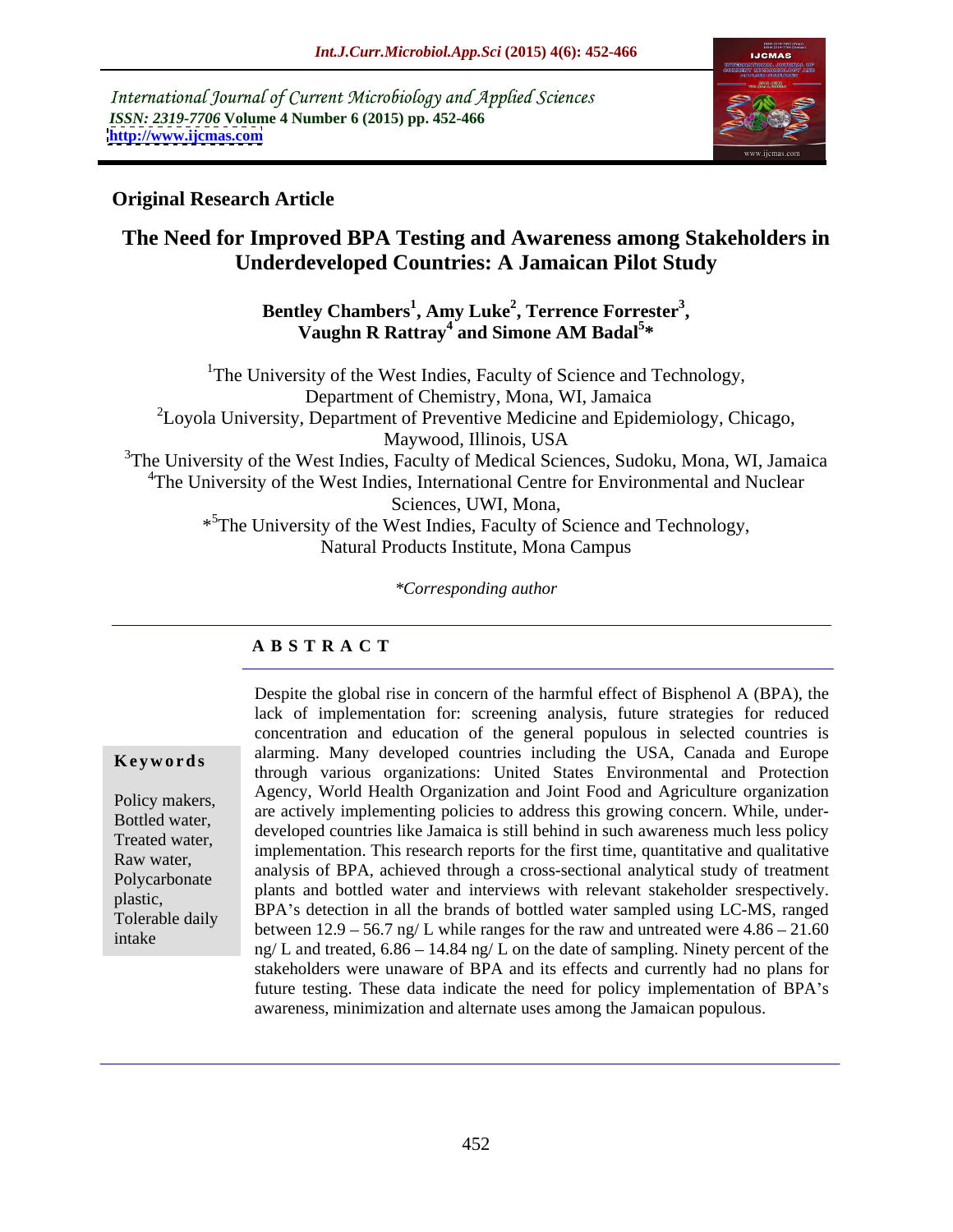Governments are appointed by the people as managers of their countries. Among their roles are, protecting the security of state, and public citizens and environment in addition waste water at 1 µg/L concentrations. They to economic management. Crucial to these execution are detailed protocols that engage relevant individuals and organizational bodies. To this end, policy design and implementation are pivotal, which have to be intertwined with existing trends and

BPA is currently a global cause of concern given its proven harmful effect to the human<br>have demonstrated the capacity<br>health. BPA, the building block of plastic behave like an endocrine health. BPA, the building block of plastic behave like an endocrine disrupter. polycarbonates is used to make bottles for beverages used by adults and babies (Canada Gazette, 2010), and also in the lining of cans and plastic packages of processed foods. Given its diffusible Protection Agency 2009), therefore can<br>cancity RPA has been shown to leach into classified by the United capacity, BPA has been shown to leach into contained beverages and foods where leached amounts parallel environmental favored increased amounts of leached BPA in food items(Bae, Jeong *et al.* 2002). Daniel Zalko and colleagues at the French National Institute for Agricultural Research in Paris, observed that approximately 46% of BPA diffused through human skin and also that BPA was metabolized there (Zalko *et al.,*

surface and ground water from plastic or other containers in landfills and through the National Institute of Exercise extends the servace treatment plant effluent and so can all Health Sciences (NIEHS) sewage treatment plant effluent, and so can Health Sciences (NIEHS) to better enter domestic water supply. This is confirmed by Barnes and his team where ng/ L in the Mississippi River surface water

**Introduction Introduction Intervention Ruthann** Rudel and colleagues studied the occurrence of BPA and other estrogenic compounds in ground and sewage water in Cape Cod, Massachusetts (Rudel *et al.,* 1998). They detected BPA in septage and waste water at  $1 \mu g/L$  concentrations. They also detected BPA in some drinking water wells at concentrations ranging from below the quantitation limit to  $32.9 \mu g/L$ .

technology. BPA, a full awareness of these and BPA s polymers like, epoxy resins and Therefore, it mimics hormones such as temperatures, in that, higher temperatures systematic toxicant" (US Environmental used radioactively labeled BPA and stroke and thyroid disease (Lang *et al.*, **Entroduction Examples and a** computer of **EVA** and all colleague studied the properties of the colleague studied the properties and severe in the colleague of the colleague of the colleague of the colleague of the colle It therefore means that as humans, there are numerous conduits of possible contact with pathophysiological effects can curtail our contact points. *In vitro* and *in vivo* studies have demonstrated the capacity of BPAto behave like an endocrine disrupter. estrogen and insulin and thus interferes with reproductive and metabolic processes. It is postulated that BPA may cause defects in fetal development (US Environmental Protection Agency 2009), therefore, it is classified by the United States Environmental Protection Agency (U.S. EPA) as a "reproductive, developmental and Protection Agency, 2009). BPA is also associated with other conditions such as: arthritis, cancer, cardiovascular disease, diabetes, liver disease, respiratory disease, stroke and thyroid disease (Lang *et al.,*

2011). effects of BPA, the United States EPA has In addition, BPA has been shown to enter Administration (FDA), the Centers for concentrations of BPA were detected at 60 2008). Given these confirmed unideal biological partnered with the Food and Drug Disease Control and Prevention (CDC), and the National Institute of Environmental Health Sciences (NIEHS) to better determine and evaluate the potential health consequences of BPA. The results of this assessment work will factor significantly in any future EPA decisions to address potential risks to human health resulting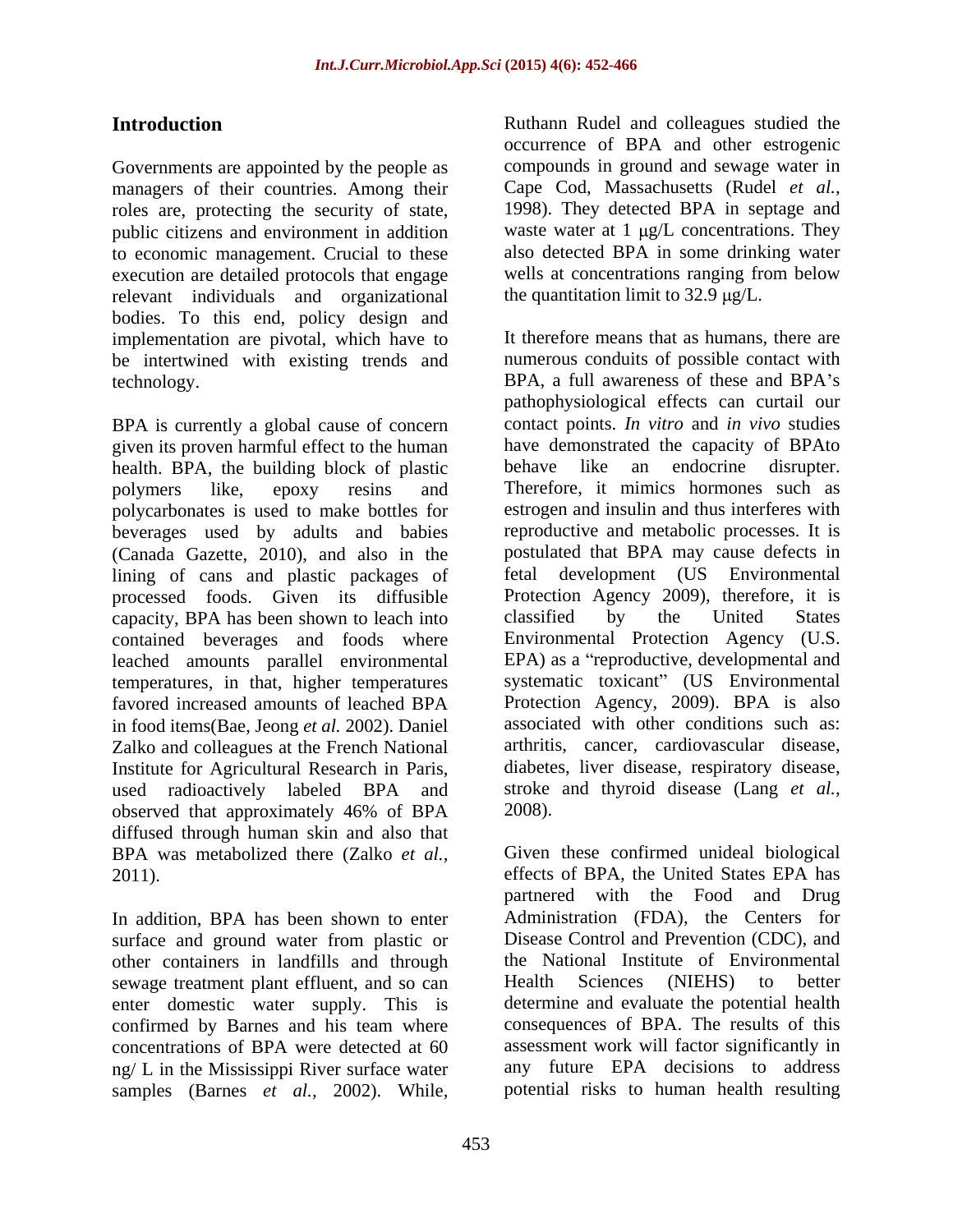from uses within EPA's jurisdiction (US drinking cups could no longer contain BPA listed as harmful to human life and be added to Schedule 1 of the Canadian Environmental Protection Act (Canada Materials and Methods Gazette, 2010).

There remains much to be understood about BPA, but what is currently known is sufficient to guide policy makers through relevant stakeholders to firstly, educate the A cross-sectional analytical study was general populous, secondly, implement conducted to establish the concentration of measures for proper testing of the various conduits for BPA and human contact, and thirdly, identifying and regulating the use of more appropriate alternatives, the lack of awareness of key Jamaican stakeholders to The population included all 51 brands of BPA's effects and need for screening, hence this research, for the first time interviewed these stakeholders of the relevance of BPA in addition to testing BPA's levels in bottled water, untreated and treated water. Though the levels reported are less than the yard stick used (Willhite *et al.,* 2008) for biological significance, they do not reflect was sampled from the population and the total daily BPA levels among the determined using a statistical formula (no Jamaican populous. Given the association of  $=[t^2 s^2] / d^2$  with a confidence level of 95%, BPA to the previously named lifestyle error level of 0.05 and response rate of diseases and its current lack of awareness 100%. The standard deviation and precision among relevant Jamaican stakeholders, it is used to calculate the sample size were therefore no surprise when it is reported that<br>chronic diseases account for 50% of disease chronic diseases account for 50% of disease literature (Li *et al.*, 2010). burden in many developing countries. It is predicted that such diseases will cost these countries \$84 billion dollars by this year (Nugent, 2008). It is hoped that the findings After the sample size was determined the from this research will propel a greater need brands were selected using a table of to educate the Jamaican people and by random numbers (Million Random Digits, extension the Caribbean and other 1995). To ensure that each brand in the underdeveloped countries of BPA while population had an equal and independent

Environmental Protection Agency, 2009) believe will be one of the measures to (U.S. EPA, 2010). So far, the FDA declared enforce some amount of proactivity to the in 2012 that baby bottles and children's lifestyle disease burden faced by Jamaica (Tavernise, 2012), an action the European developing countries (Nugent, 2008), as Union is also taking. Meanwhile, Canada measures can be enforced to reduce our has decided that the evidence linking BPA incidences and subsequently mortality rates to human health are sufficient for BPA to be while saving minimizing the financial strategizing the best way forward. This we (Ferguson *et al.,* 2011) and the many other encumbrance of these countries.

### **Materials and Methods**

### **Quantitative component**

### **Study design for bottled water analysis**

BPAin a sample of potable bottled water.

### **Population of bottled water**

bottled water sold in Jamaica as obtained from the Information Services Office at the Bureau of Standards Jamaica.

### **Sample size of bottled water**

The number of brands calculated to be 34  $=[t^2 s^2]/d^2$ ) with a confidence level of 95%,<br>error level of 0.05 and response rate of derived from previous studies in the literature (Li *et al.,* 2010).

### **Sampling technique for bottled water**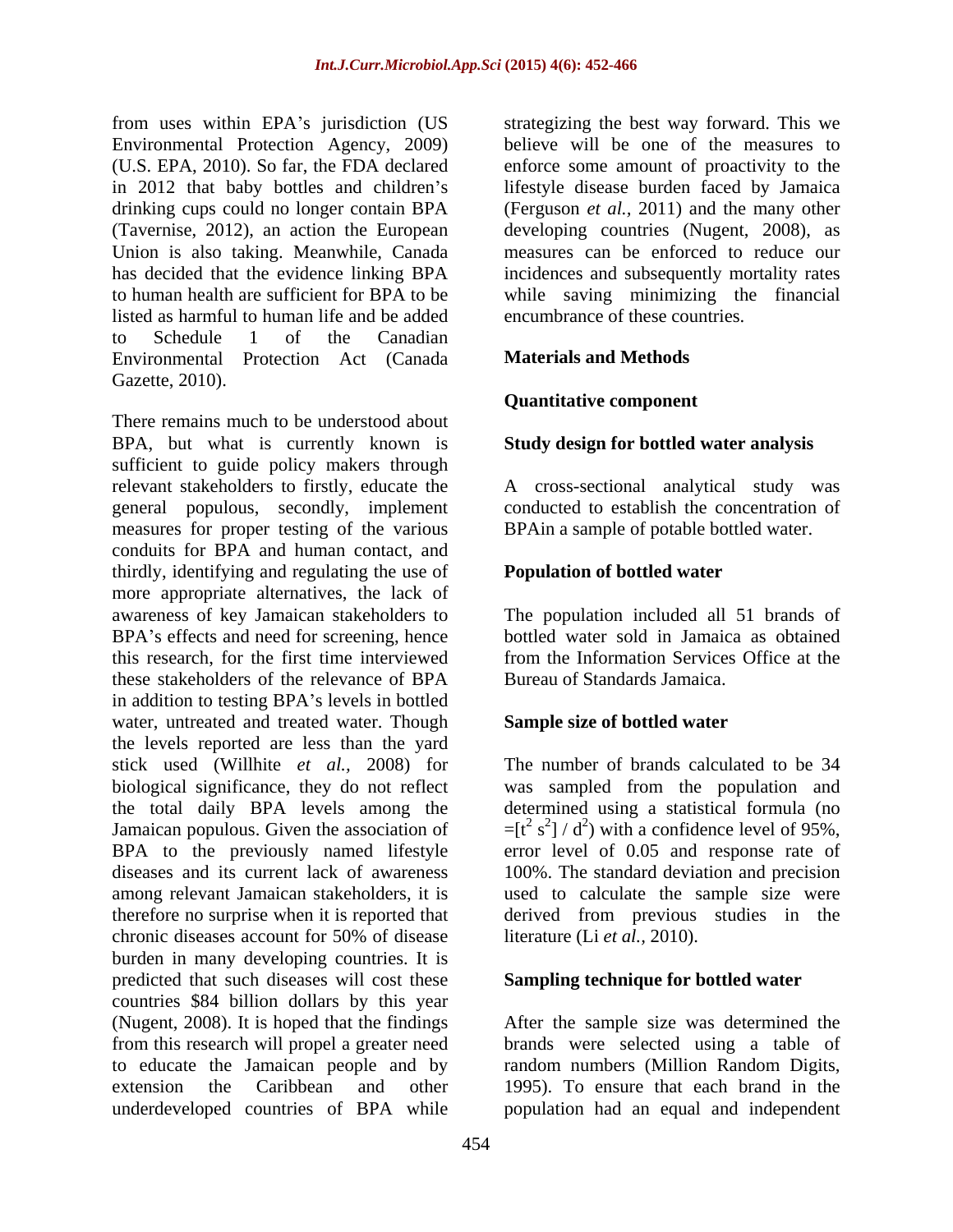chance of selection, brands were assigned numbers 1 to 51 and the randomly selected

The potable bottled water brands in the sample were purchased from supermarkets in the Half Way Tree, Liguanea and Cross Roads areas of Kingston and St. Andrew.

All potable bottled water brands sold in

Potable bottled water not sold in Jamaica.

Bottled water in containers made from

Due to financial and time constraints repeat sampling over a period of time could not be done. Each location was sampled once for quantification and the mixture was then this study. However, the stability of BPA diluted with a 0.1 M formic acid solution. this study. However, the stability of BPA and its solubility in water (0.3 g/L) should help to mitigate the limitation from the

- 1. Mona treatment plant  $\rightarrow$  inflows of Hope
- 2. Hope treatment plant Hope River inflow, reservoir and treated water water and acetonitrile mixture (300 uL).
- 3. Constant Spring treatment plant  $-$  Raw water source, reservoir and treated water **that the contract of the contract of the contract of the contract of the contract of the contract of the contract of the contract of the contract of the contract of the contract of the contract of the contract of th**
- 4. Ferry treatment plant treated water

#### **Protocol:**

numbers constituted the sample. 3 x 200 mL water collected in BPA free amber bottles.

#### **Laboratory measurements**

#### **Sample treatment:**

**Inclusive criteria for bottled water** Raw and treated water samples from NWC Jamaica. Tropical Medicine Research Institute Bottled water in containers made from frozen samples and bottled water samples plastic. The policies of the shipped to Loyola University **Exclusive criteria for bottled water** Epidemiology), Maywood, Illinois, and facilities were adjusted to pH 2 with concentrated Hydrochloric Acid at the (TMRI) laboratory and stored frozen. The frozen samples and bottled water samples were shipped to Loyola University (Department of Preventive Medicine and USA, where they were analyzed for BPA.

### **BPA extraction:**

material other than plastic. Water samples (50 mL) were treated with  $\beta$ **Environmental water sampling** enerate the free phenol. A solution of inadequate sampling. in a water bath for about 12 hours at **Sites:** using Solid Phase Extraction (SPE) and Yallas rivers, reservoir and treated and eluted with a mixture of methanol and water acetonitrile. The extract was dried under glucoronidase/sulfatase enzyme to internal standard, isotopically-labelled BPA (Bisphenol A- $d_{16}$ ), was spiked into the samples at a known concentration to permit quantification and the mixture was then diluted with a 0.1 M formic acid solution. The enzyme digest containing the stable isotope labeled internal standard was heated 37°C.BPA was extracted from the digest cartridges (Oasis HLB, 1.8 mL/ 10 mg, Waters Corporation, Milford, MA, USA) vacuum and then reconstituted in 60:40

### **Method of analysis:**

All samples in the study were analyzed for BPA content by isotope dilution using liquid chromatography tandem mass spectrometry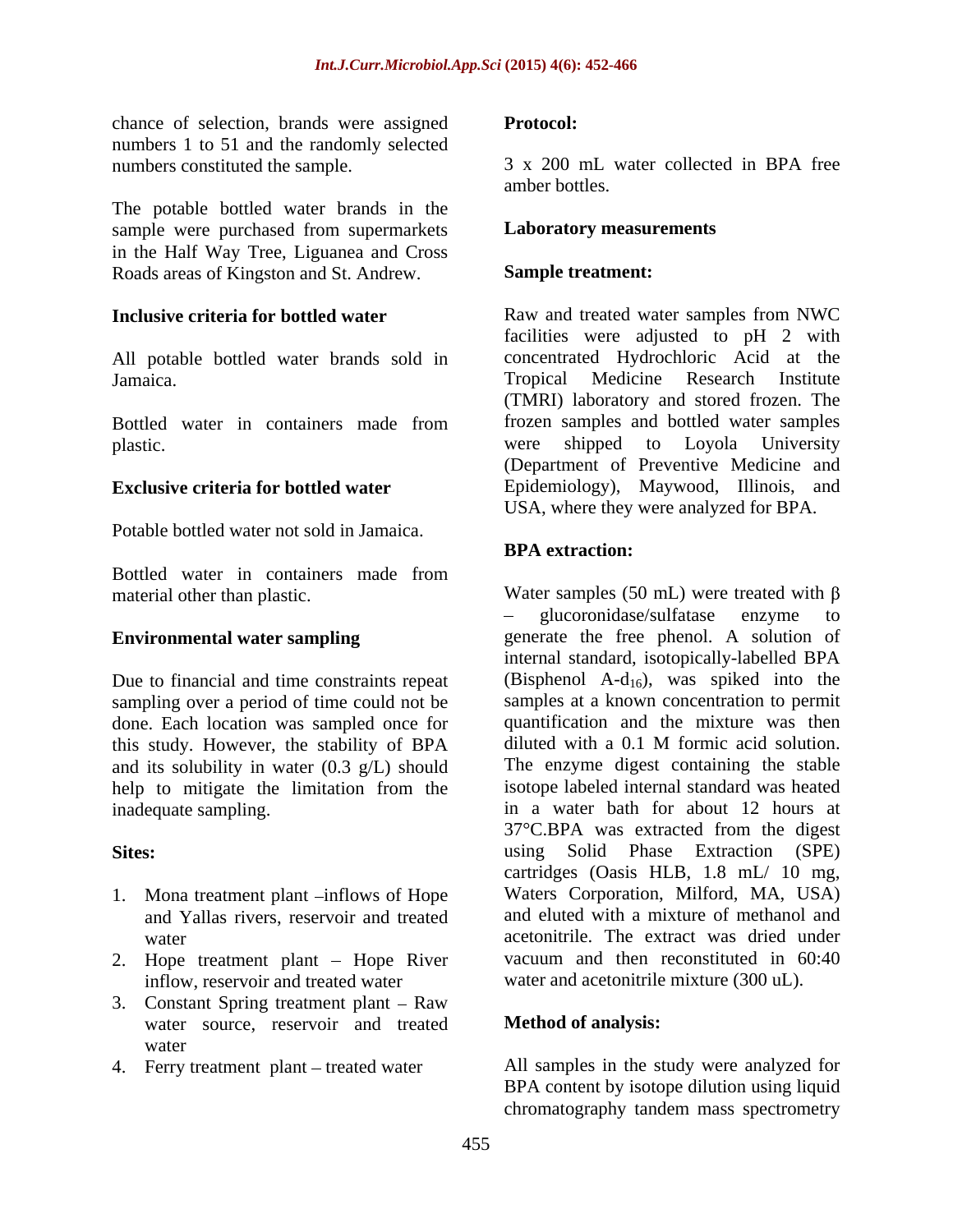(LC-MS/MS) method. 20 uL of the reconstituted samples were injected into an Agilent 1290 UPLC. Separations were done on a Waters BEH C18 column (2.1×100 mm, 1.7  $\mu$ m, Waters Corporation, Milford,  $= 1.9169$ MA, USA) with water (A) and acetonitrile (B) as solvents: 60% B for 2 min, followed by a linear gradient to 80% B within 20 min. 1.9169 ng/ mL The solvent composition was then kept at 80% B for 2 min; flow rate was 300 uL/min. Detection was done by MS analysis carried<br>That is,  $1 \text{ mL}$  contains  $1.9169 \text{ ng } \text{BPA}$ out in the negative ion mode using an Agilent model 6460 triple quadrupole mass  $\frac{10}{18}$ spectrometer equipped with an electrospray ionization source. The  $(M-H)$  ions formed in  $0.5751$  ng the source of the MS underwent loss of a phenol molecule predominantly upon  $V_{\text{olume of water sample processed} - 50 \text{ mJ}}$ 

### **Limit of detection (LOD):**

Instrument detection limit for BPA was  $800$  Concentration of PDA in cample  $=$  mass

### **Calculations**

### Variables:  $m<sub>l</sub>$  and  $m<sub>l</sub>$  and  $m<sub>l</sub>$  and  $m<sub>l</sub>$  and  $m<sub>l</sub>$  and  $m<sub>l</sub>$  and  $m<sub>l</sub>$  and  $m<sub>l</sub>$  and  $m<sub>l</sub>$  and  $m<sub>l</sub>$  and  $m<sub>l</sub>$  and  $m<sub>l</sub>$  and  $m<sub>l</sub>$  and  $m<sub>l</sub>$  and

Concentration of internal standard in sample  $= 11.5$  ng/L  $= 11.2$  ng/ mL Peak area of internal standard in sample = 409<br>Relevant officials from the National Water Peak area of BPA in sample  $= 70$ 

Therefore: **Process of selecting participants**   $A \text{ conc} = \underline{A} \text{ area } x \text{ IS cone}$  <br>Institutions that have authority and

$$
A \text{ conc} = \frac{70 \times 11.2}{409}
$$

$$
= 1.9169
$$

Therefore, analyzed BPA concentration = 1.9169 ng/ mL

Volume reconstituted =  $300$  uL =  $0.3$  mL That is, 1 mL contains 1.9169 ng BPA Then 0.3 mL contain 0.3 x  $1.9169 = 0.5751$ ng

Mass of BPA in reconstituted volume  $=$ 0.5751 ng

collision activation.<br>
Since reconstituted volume was prepared Volume of water sample processed = 50 mL with BPA extracted from 50 mL water Then BPA in 50 mL sample  $= 0.5751$  ng

 $mg/L$ . Concentration of BPA in sample  $=$  mass/ volume and the state of the state of the state of the state of the state of the state of the state of the state of the state of the state of the state of the state of the state of the state of the state of the state of the  $= 0.5751$  ng/

 $50 \text{ mL}$  = 0.0115 ng/

mL

**= 11.5 ng/ L**

### **Qualitative component**

**Sample calculation**<br>
Health (MOH) and Bureau of Standards  $\overline{A}$  area =  $\overline{A}$  conc IS area IS conc persons interviewed is not disclosed. Relevant officials from the National Water Commission (NWC), National Environment and Planning Agency (NEPA), Ministry of Jamaica (BSJ) were interviewed. Due to

IS area and responsibility for environmental and responsibility for environmental Key: commodity monitoring and assessment in A - analyte and a selected for the qualitative and  $\blacksquare$  analyte selected for the qualitative IS - internal standard and component of this study. Persons in these Institutions that have authority and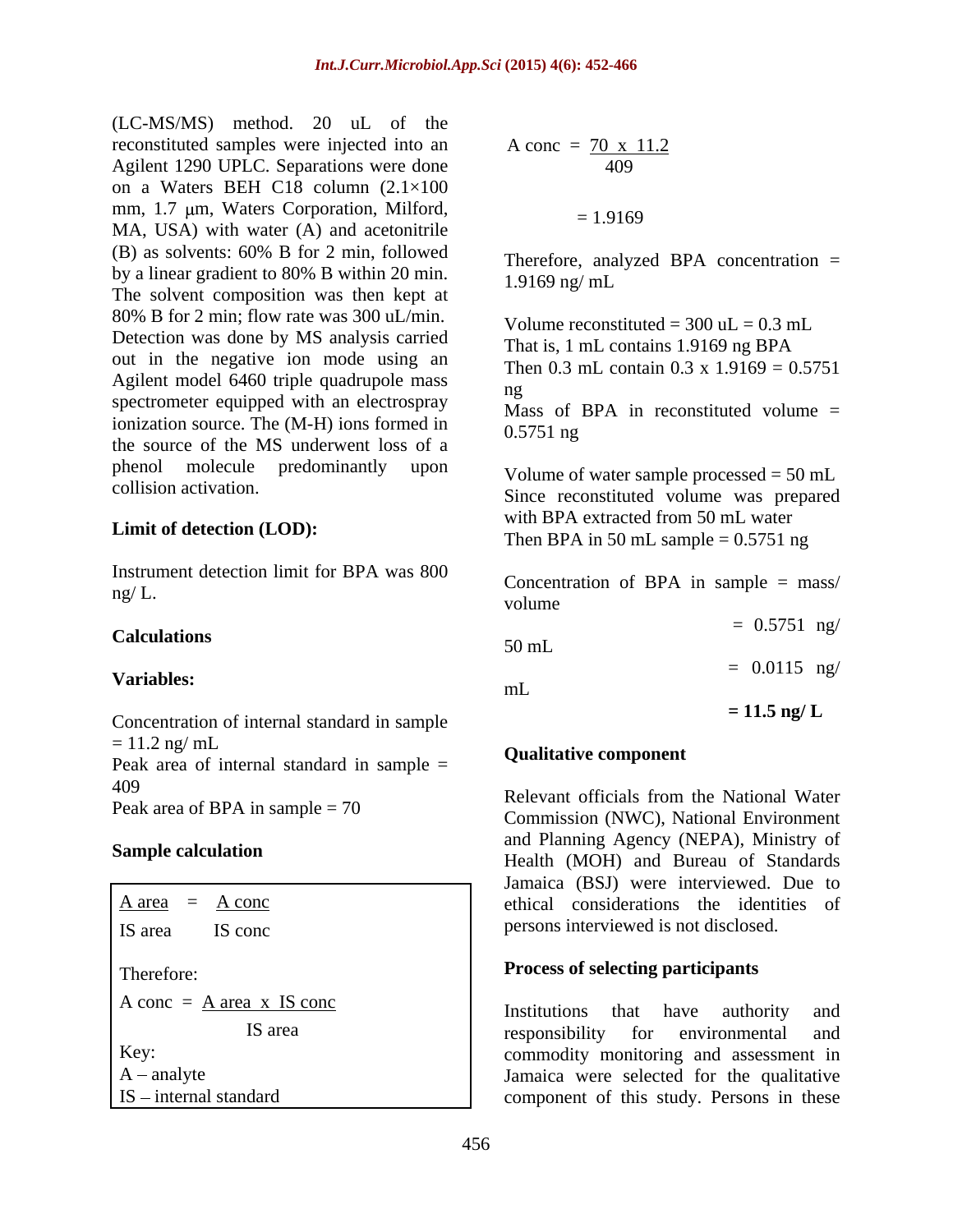institutions who by nature of their positions<br>should be the most knowledgeable on the participants. The contract of the contract of the contract of the contract of the contract of the contract of the contract of the contract of the contract of the contract of the contract of the contract of the contract of

- potable water in Kingston and St.
- The MOH is the country's health authority and does routine monitoring of of raw and treated water for chlorine,
- NEPA is an executive agency mandated to promote sustainable development by ensuring protection of the environment<br>and orderly development in Iemaica<br>shown in table 1. and orderly development in Jamaica. Routine monitoring of nutrients and coliform bacteria in fresh water is
- BSJ is a statutory body established to  $\bullet$ promote and encourage standardization in relation to commodities, processes and practices. Routine testing of bottled drinking water sold in Jamaica is done for nutrients, chlorates, heavy metals,

The researcher conducted all interviews using an interview guide (Appendix I) and  $\frac{\text{rangedd}}{\text{the result of these}}$  are table 1. the results of these can be viewed in figure 1. While the treated outflow from the NWC

### **Data analysis for qualitative component**

Responses were collated and analyzed by identifying themes and interpreting the main ideas. Findings were reported as described by the participants. From the responses a

should be the most knowledgeable on the potable water in Kingston and urban St. subject were selected as interview Andrew will be tested for BPA in the near deduction was made on the likelihood that Andrew will be tested for BPA in the near future.

#### Participants selected **Results** and Discussion **Results and Discussion**

The NWC is the major supplier of The first aspect to this project involved the Andrew from dams supplied from rivers. bottled water to identify the BPA levels Daily water samples are collected by the from that point. The NWC supplies potable NWC and tested at its laboratories for water to Kingston and Urban St. Andrew nutrients, minerals, chlorates, coliform from the Ferry, Hope, Constant Spring, and bacteria and turbidity. Mona Treatment plants (Table 1). The Ferry bottled water for coliform bacteria and water from wells in Bog Walk, Cross Pen nitrates and alkalinity. the remote location of these wells no raw testing of water from treatment plants and from the Ferry, Hope, Constant Spring, and treatment plant located on the Mandela Highway is supplied with partially treated water from wells in Bog Walk, Cross Pen and Waterloo areas in St. Catherine. Due to water was sampled for this treatment plant. However, BPA concentration of 18.84 ng/ L was determined on the date of sampling as shown in table 1.

performed by NEPA. Constant Spring and Mona) were tested for minerals and coliform bacteria. treatment. The Constant Spring Treatment **Data collection** and the matter of the matter of the matter of the matter of the matter of the matter of the matter of the matter of the matter of the matter of the matter of the matter of the matter of the matter of the The 4 NWC, treatment plants (Ferry, Hope, BPA's concentration at various points: post treatment, inflow and reservoir. Overall, post treatment seemed to be less than inflows except for the Mona treatment plant that has two avenues of inflow and one, the Yallas river inflow was lower than post plant recorded the highest BPA's concentration at its Constant Spring inflow at 21.6ng/L. Overall, the levels of BPA ranged between 4.69-21.6ng/L as seen in table 1.

> While the treated outflow from the NWC treatment plants showed a reduction in BPA compared to the inflow water, BPA's levels in reservoirs of the treatment plants were inconsistent. This could have been due to pretreatment, such as, chlorination at the Hope and filtration and turbidity elimination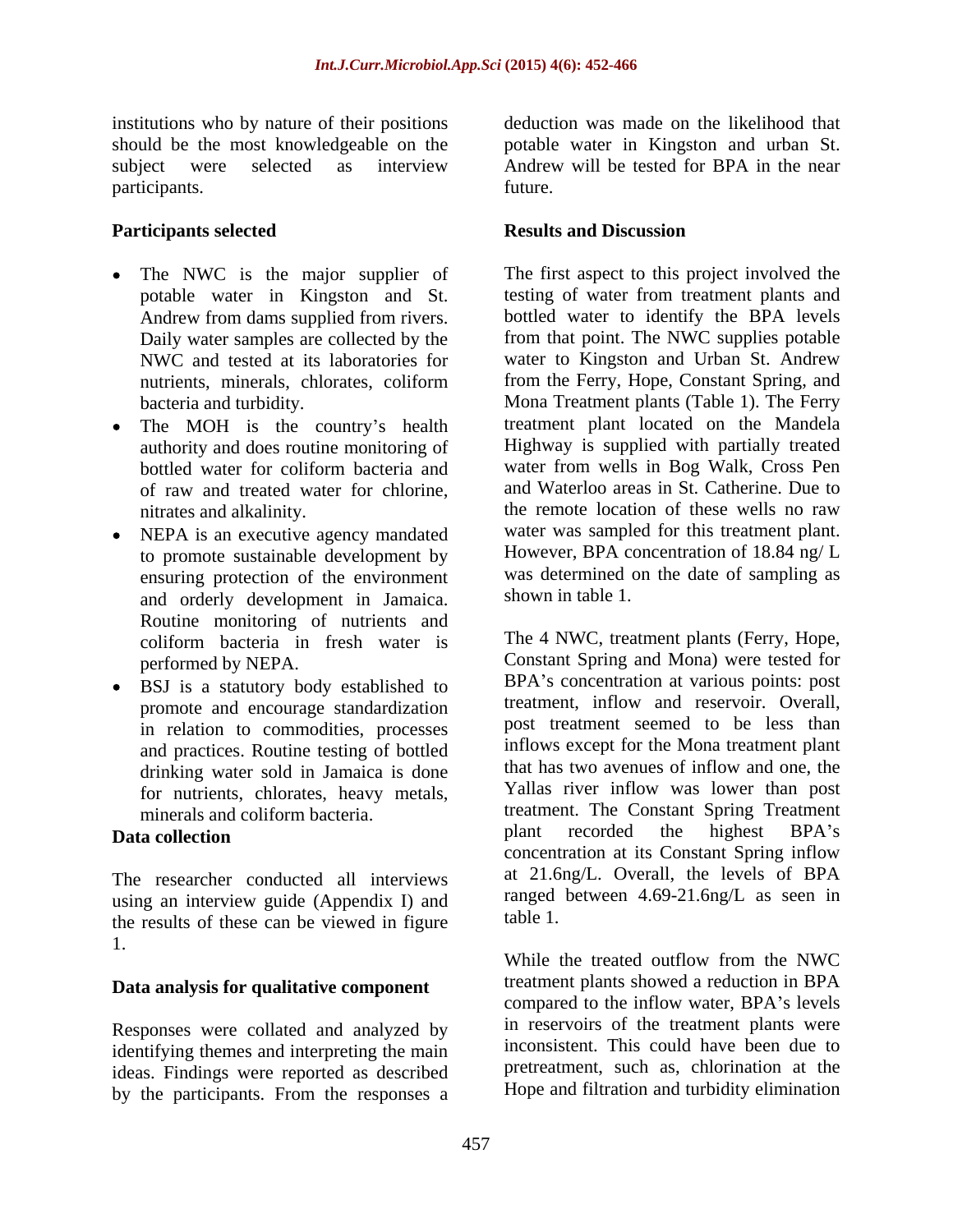at the Constant Spring plants. At the Mona reservoir where there were no pretreatments, the remaining 9, local (Figure 3). MiVida, the reduction of BPA compared to inflow the local brand reported the highest could have been due to non-uniform BPA concentration of BPA at 56.7ng/L followed concentrations across the large reservoir. by Grace with 39.4ng/L while Tropical Variations in BPA concentrations could Blue, the local brand reported the lowest have been based on time of sampling and concentration at 12.9ng/L among all brands. location of sampling (different depth, Fiji, exhibited the highest concentration of slightly different locations, etc.). This BPA among the imported brands, with a variation could have also explained the value of 38.3ng/L. Of the 14 bottled waters, reduced levels of BPA in the reservoirs from 5 were purified and 9 were spring water the other two treatment plants. (Figure 4). The average BPA among the

Using The Wilcoxon Signed Rank test (95 % CL), the reduction in BPA concentration on the Mann-Whitney U test (95 % CL) in treated outflow compared to inflow water there is no statistically significant evidence wasnot statistically significant (Table 2). that BPA in the locally produced and The Wilcoxon Signed Rank test is a imported bottled water sampled is different nonparametric statistical test used to  $(p = 0.841)$ . determine statistical difference in two related samples. In this case the Wilcoxon Signed Rank test showed the general trend water from the three treatment plants. The asymptotic significance (2-tailed) value which represents the p-value  $= 0.285$  is greater than 0.05. Therefore, the null hypothesis, inflow and outflow water is equal, cannot be rejected and it can be concluded that the treatment did not reduce the BPA concentration in water  $(p = 0.285)$ . for Catalonia, Spain where BPA<br>A nonparametric test was used because the concentration increase from below limit of A nonparametric test was used because the number of observations (samples) was too small to assess adequately a normal

statistical calculation taking into account a

2). Of the 14 brands, 5 were imported and spring water was lower than the purified water, 22.42 vs. 34.7ng/L. However, based on the Mann-Whitney U test (95 % CL)  $(p = 0.841)$ .

of BPA concentration in the treated and raw expected to be BPA free. However, BPA distribution. storage at room temperature (Casajuana and From a total of 51 brands of bottled water conducted in Canada, 38 brands of bottled sold in Jamaica according to the Bureau of water in PET plastic container tested for Standards Jamaica, a sample of 36 brands BPA were all below the method detection were identified using the literature and limit of 0.5 ug/ L (Cao and Corriveau, response rate of 100 % and confidence level that the source of organic pollutants in of 95 %. From this sample only 14 were bottled water is attributed mainly to (i) found in the supermarkets visited in compounds which are directly present in the Kingston and urban St. Andrew. These 14 aquifer as contaminants; (ii) external brands from local and abroad demonstrated contamination from the bottling plant and an average BPA value of 26.8ng/L (Figure (iii) migration from containers, especiallyUnlike polycarbonate (PC) plastic, PET plastic is not made from BPA and is expected to be BPA free. However, BPA was found in the brands of bottled water sampled. This finding is supported by other studies. For example, BPA concentration ranging from 17.6 to 324 ng/ L was found in a study of twenty brands of PET bottled water in the city of Guangzhou in China (Li *et al.,* 2010). Similar trends were observed for Catalonia, Spain where BPA concentration increase from below limit of detection in most samples to concentrations ranging from 8 to 11 ng/ L after 10 weeks of Lacorte, 2003). On the other hand, in a study 2008). It should be taken into consideration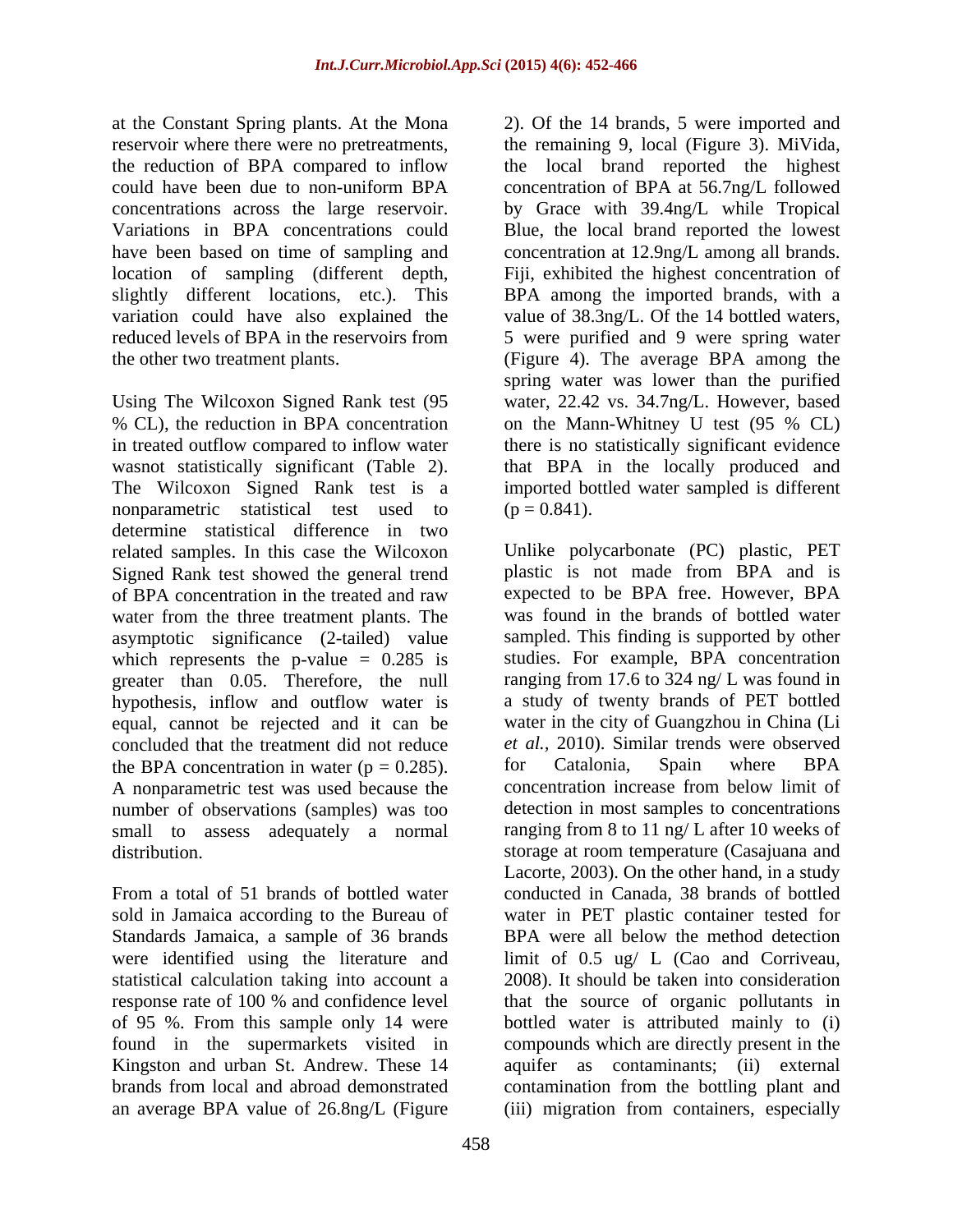during storage (Casajuana and Lacorte, the entire water intake came from bottled

the possibility that it might pick up BPA there. Also, it is possible that the PET plastic

Water from springs may be contaminated water. This process uses a series of filtration and ion exchange resin cartridges. These

consumed. There was no information available on the average consumption of bottled water per day in Jamaica from relevant authorities and market research. However, the daily intake of BPA was estimated by using the quantity of consumed The U.S. EPA traditionally estimates the rate of drinking water consumption to be 2 L per day for adults (60 kg body weight) and 1 L per day for infants  $(10 \text{ kg body weight})$ <br>(Li et al., 2010).

bottled water and outflow water at the four

2003). water, an adult (60 kg body weight) would Therefore, there is a strong possibility that kg body weight) would ingest 26.8 ng/ day. the BPA present in the water in PET plastic Secondly, if the entire water intake came containers are from the water itself. from tap water, an adult (60 kg body weight) Depending on the type of purification and would ingest 19.26 ng/day of BPA and an pipes/tubing the water goes through there is infant (10 kg body weight) would ingest the entire water intake came from bottled ingest 53.6 ng/ day of BPA and an infant (10 9.63 ng/ day.

containers were molded in facilities that also Using this scenario, daily intake of BPA produce PC plastic containers. through consuming only tap water and with BPA leached into aquifers from plastic exposed to BPA through many other waste. Reverse osmosis is used by many conduits which could make their total daily bottling companies to produce purified BPA intake much more and though the cartridges contain plastic materials such as 2008) there needs to be an island wide polyolefin, polypropylene, and polyethylene. testing of BPA to assess a more accurate The water purification systems also contain value of approximate total BPA levels numerous plastic tubes, tanks, hose, o-rings consumed across the Jamaican populous. and washes. All these agents result in BPA Also, some infants may still be fed from contamination of purified bottled water. baby bottles made from PC plastics. It is Estimating the magnitude of the potential PC baby bottles, BPA in water ingested by dose of toxins from water ingestion requires infants can be up to three times more than information on the quantity of water adults (Li *et al.,* 2010). This raises serious bottled water was two times more than consumed by infants. However, adults are tested levels here are much less than what is thought to be of concern (Willhite *et al.,* shown that because of BPA leaching from concerns because infants are more vulnerable to exposure to toxic substances.

drinking water according to the U.S. EPA. not only provide more precise values, but rate of drinking water consumption to be 2 L aily intake of BPA given other variables (Li *et al.*, 2010). <br>
The estimation was performed using the (Amiridou and Voutsa 2011). Given the average BPA concentration in the fourteen tropical nature of Jamaica and our all year NWC treatment plants on the day of waters transported to the retailors and when sampling under two conditions. Firstly, if they get there for how long are they stored? More extensive sampling was needed of the NWC treated and untreated water plants in addition to the bottled waters. This would would also shed light into more accurate such as storage and temperature. It is indeed confirmed that longer storage at room temperatures parallel an increase in BPA levels much less at elevated temperatures (Amiridou and Voutsa 2011). Given the round high temperatures, how are the bottled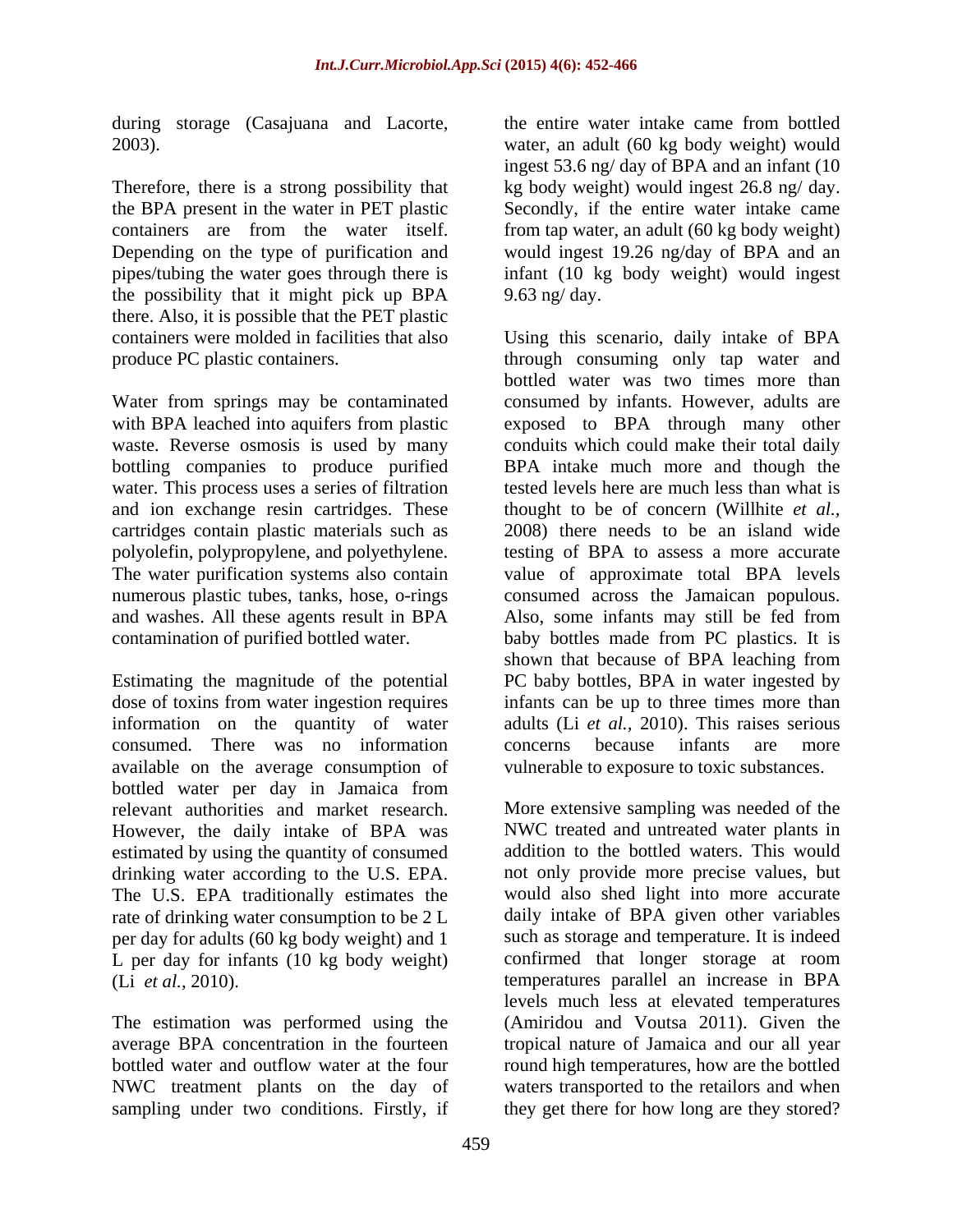When a consumer purchases these bottled • "Evidence of over exposure to BPA in waters, how do they store them at home how bottled water." and for how long before they consume? All

a limitation as possible contaminations of

Six critical points were highlighted from the glass and polypropylene (Bailin *et al.,* interviews conducted comprising of 10 2008). Yet, responses from the Jamaican questions with appropriate stakeholders (Fig. 1). Eighty percent were not unawareness of these global findings. knowledgeable about BPA and 0% conducted past and current evaluations on Even though the scientific findings at the BPA's levels in bottled water and at time in the developed countries left some treatment plants. Currently, there are no room for debate, the awareness of the discussions about BPA's monitoring nor plans for future screening. When asked,<br>"What would cause the institution to start by a more consumers, monitoring BPA," the following answers

- 
- 
- "Outcomes in population traceable to Recommended by WHO due to global trend.
- Environment impact from new activity. Evidence of human health risk from

bottled water."

these and more would have given more Science and policy go hand in hand, as such, accurate values into daily BPA's intake. Yet, a disconnect among the two is a grave cause there are so many other avenues for BPA for concern. Scientific studies in 2008 (vom consumption such as in foods. Saal, Akingbemi *et al.* 2007) demonstrated The other limitation was the inability to use human health at low doses. Subsequent to the field blank water, produced by Millipore that, for the first time, some government water purification system as it was not agencies from the US acknowledged the analyte free. Field blanks for water samples concern of likely dangers of exposure to usually consist of deionized water in capped food and water containing BPA. This and cleaned containers carried to the acknowledgment from the policy makers of sampling site and exposed to the sampling BPA's potential harm propelled copious environment. The absence of field blanks is discussions of the chemical in only a few the water from the sampling environment alternatives. Such a demand paved the way could not be measured and accounted for. for and rekindled previous safer options in consumer prochains labor build and the build of the state build in the consumer particle in the build of our consumer scale and the consumer scale and the build of our build water. The conservation of our consumer scale the potential harmful effects of BPA on weeks, driving consumer demand for such as oleoresins, polyester, polyamide, relevant stakeholders indicated a total

were given:  $\qquad \qquad$  of caution, in that, their knowledge of BPA Two persons gave similar responses, to the chemical. As scientific findings Evidence of over exposure in domestic continue to unravel the concretized harmful water. Evidence of effects in human;" effects of BPA, the actions taken by these Evidence of over exposure in domestic communities paved the way for policy water. Evidence of effects in human implementations that would contribute to domestic or bottled water. within these countries. potential harm of BPA from both the scientific and government communities propelled actions from consumers, manufacturers and retailers to err on the side paralleled actions taken to reduce exposure safer human health on overall environment within these countries.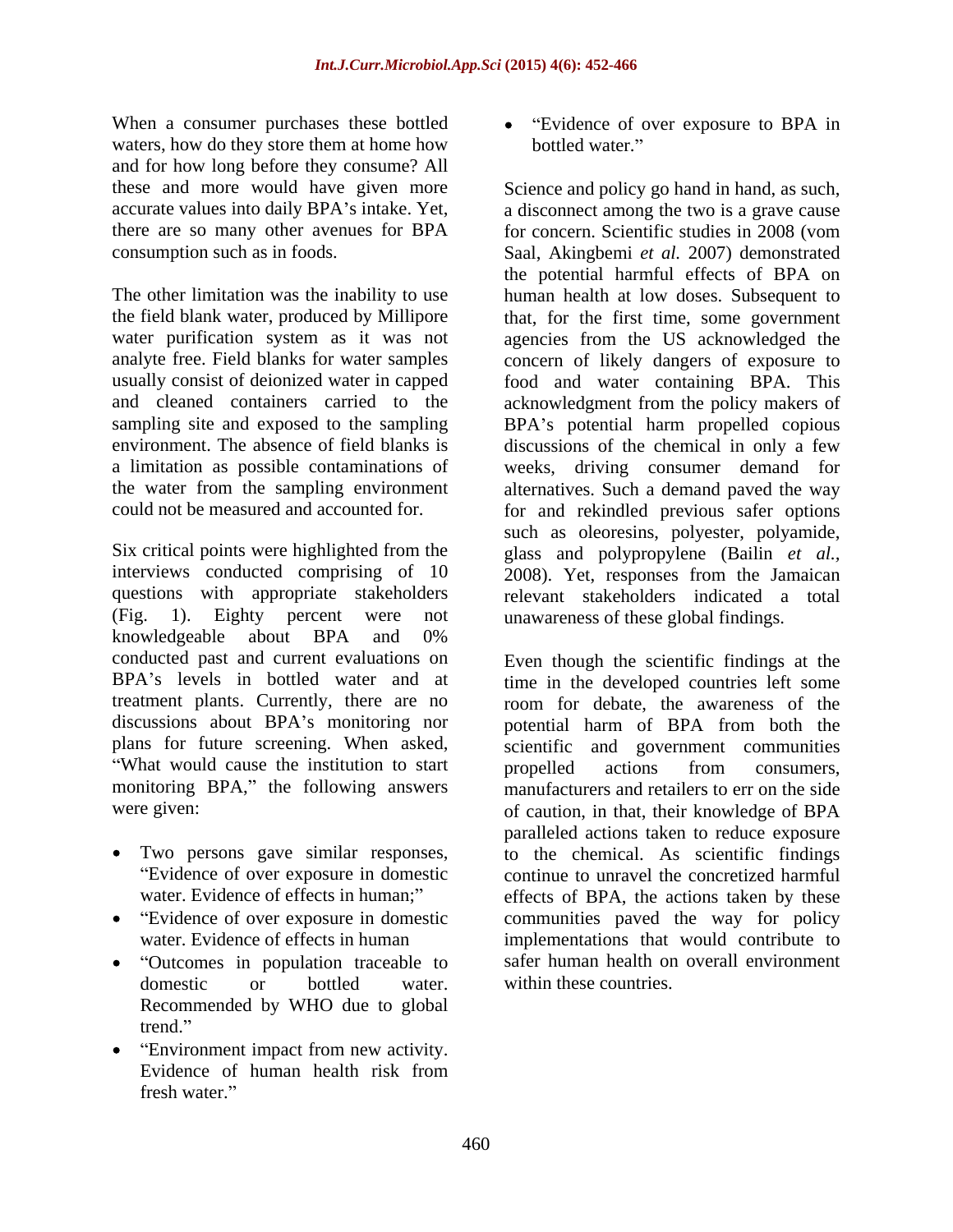| <b>NWC</b><br><b>Facility</b>      |                        | <b>BPA Conc.</b> |
|------------------------------------|------------------------|------------------|
| - 보기                               | Sample                 | (ng/L)           |
| Ferry<br>Treatmen<br>Plant         | Post treatment         | 14.84            |
| ゙゙゙゙゙゙                             |                        |                  |
| $\mathbf{a}$<br>ميون               | Hope river inflow      | 18.28            |
|                                    | Reservoir              | 16.03            |
| $rac{8}{2}$                        | post treatment         | 6.861            |
|                                    | <b>Constant Spring</b> |                  |
|                                    | inflow                 | 21.60            |
| Constant Spring<br>Treatment Plant | Reservoir              | 4.691            |
|                                    | post treatment         | 8.132            |
|                                    |                        |                  |
| 栏                                  | Hope river inflow      | 13.39            |
|                                    | Yallas river inflow    | 4.858            |
|                                    | Reservoir              | 5.129            |
|                                    |                        |                  |
|                                    | post treatment         | 8.691            |

**Table.1** BPA concentration in water at NWC treatment plants

BPA was extracted using Solid Phase Extraction (SPE) and eluted with a mixture of methanol and acetonitrile and analyzed using liquid chromatography tandem mass spectrometry (LC-MS/MS)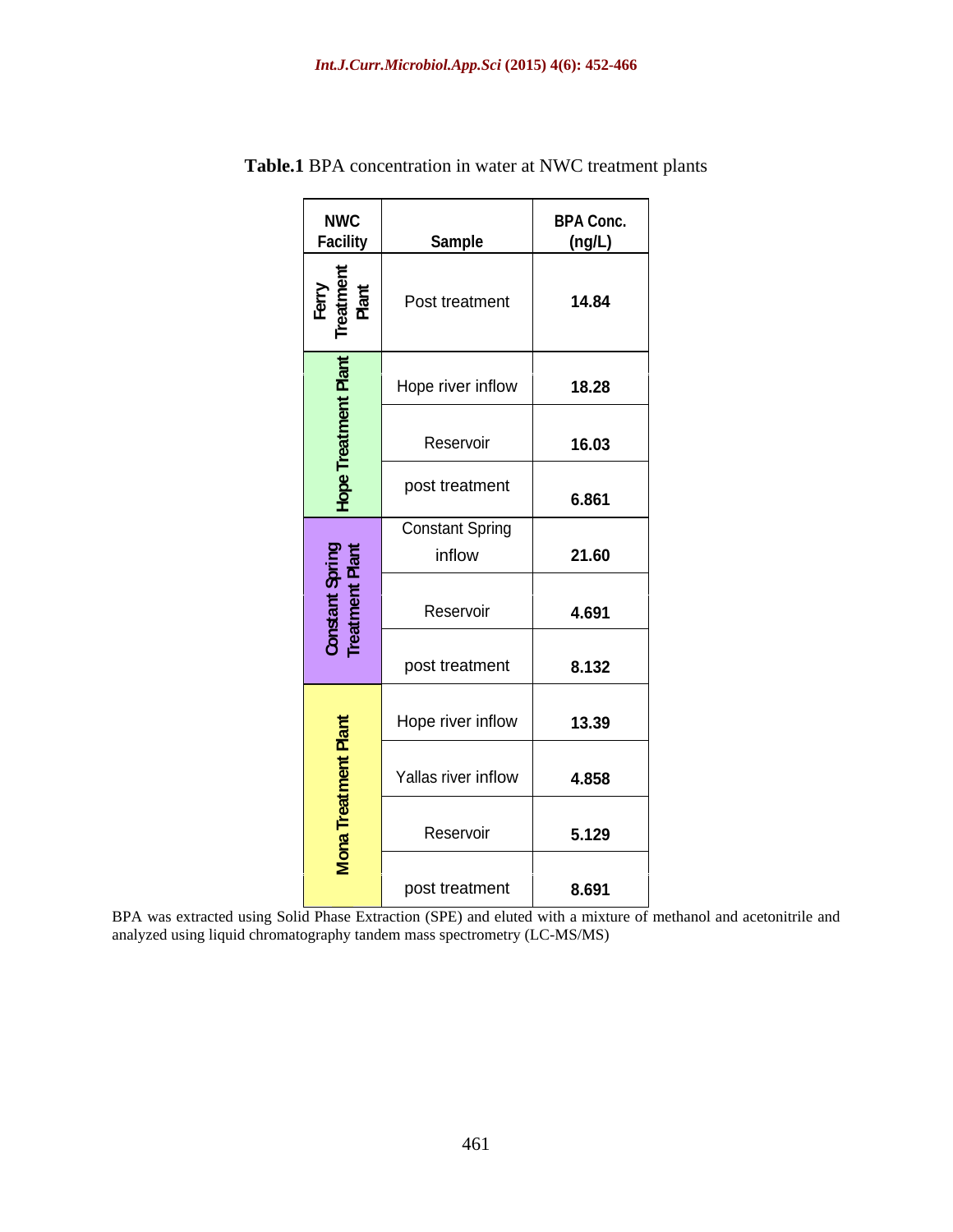**Table.2 A** Wilcoxon Signed Ranks Test for BPA in water from NWC dams and inflows. **B**  Wilcoxon Signed Ranks Test Statistics b for water from NWC dams and inflows

|                |                | <b>Mean</b> |              |
|----------------|----------------|-------------|--------------|
|                |                | <b>Rank</b> | Sum of Ranks |
| BPA_TREATED    | Negative Ranks | 2.50        | 5.00         |
| minus          | Positive Ranks | 1.00        | 1.00         |
| <b>BPA_RAW</b> | Ties           |             |              |
|                | Total          |             |              |

- a. BPA\_TREATED <BPA\_RAW
- b. BPA\_TREATED > BPA\_RAW

c. BPA\_

# **B**

- a. Based on positive ranks
- b. Wilcoxon Signed Ranks Test

|                        | BPA_TREATED                   |  |  |  |  |  |
|------------------------|-------------------------------|--|--|--|--|--|
|                        | $-1$ $-1$ $-1$ $-1$ $-1$ $-1$ |  |  |  |  |  |
|                        | <b>BPA_RAW</b>                |  |  |  |  |  |
|                        | $1.069$ <sup>a</sup>          |  |  |  |  |  |
| Asymp. Sig. (2-tailed) | $\cap$                        |  |  |  |  |  |

**Figure.1** Responses from key stakeholders on the likelihood of testing for BPA



After receiving consent, a total of five persons based on their position and should be the most knowledgeable on the subject matter were interviewed from five key stakeholders, National Water Commission (NWC), National Environment and Planning Agency (NEPA), Ministry of Health (MOH) and Bureau of Standards Jamaica (BSJ).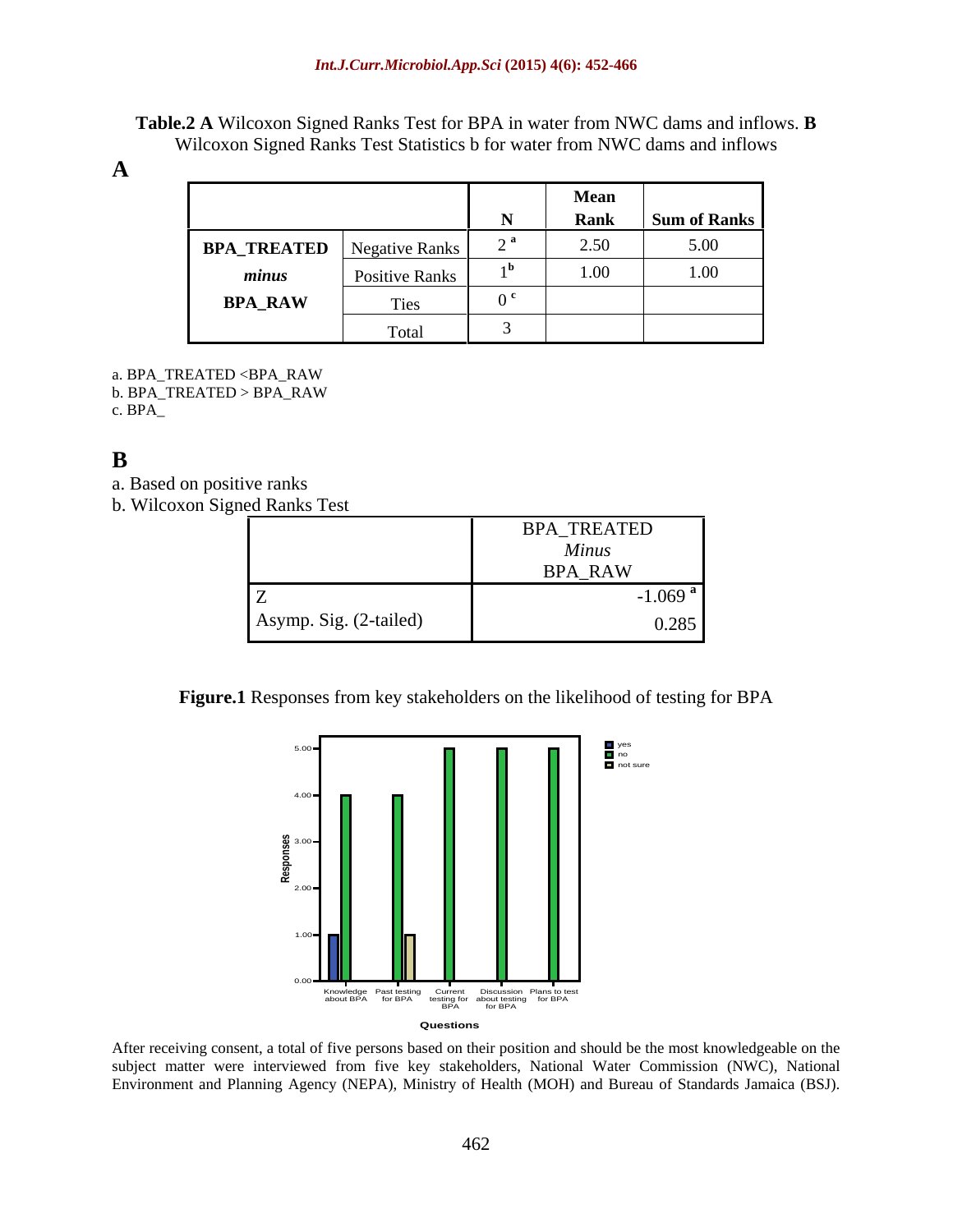These institutions were selected because of their involvement in environmental and commodity monitoring and assessment in Jamaica.





Of the 56 bottled waters registered for distribution in Jamaica, only 14 as listed above were found on the shelves of supermarkets in Kingston and St. Andrew. BPA was extracted using Solid Phase Extraction (SPE) and eluted with a mixture of methanol and acetonitrile and analyzed using liquid chromatography tandem mass spectrometry (LC- MS/MS).



BPA was extracted using Solid Phase Extraction (SPE) and eluted with a mixture of methanol and acetonitrile and analyzed using liquid chromatography tandem mass spectrometry (LC-MS/MS)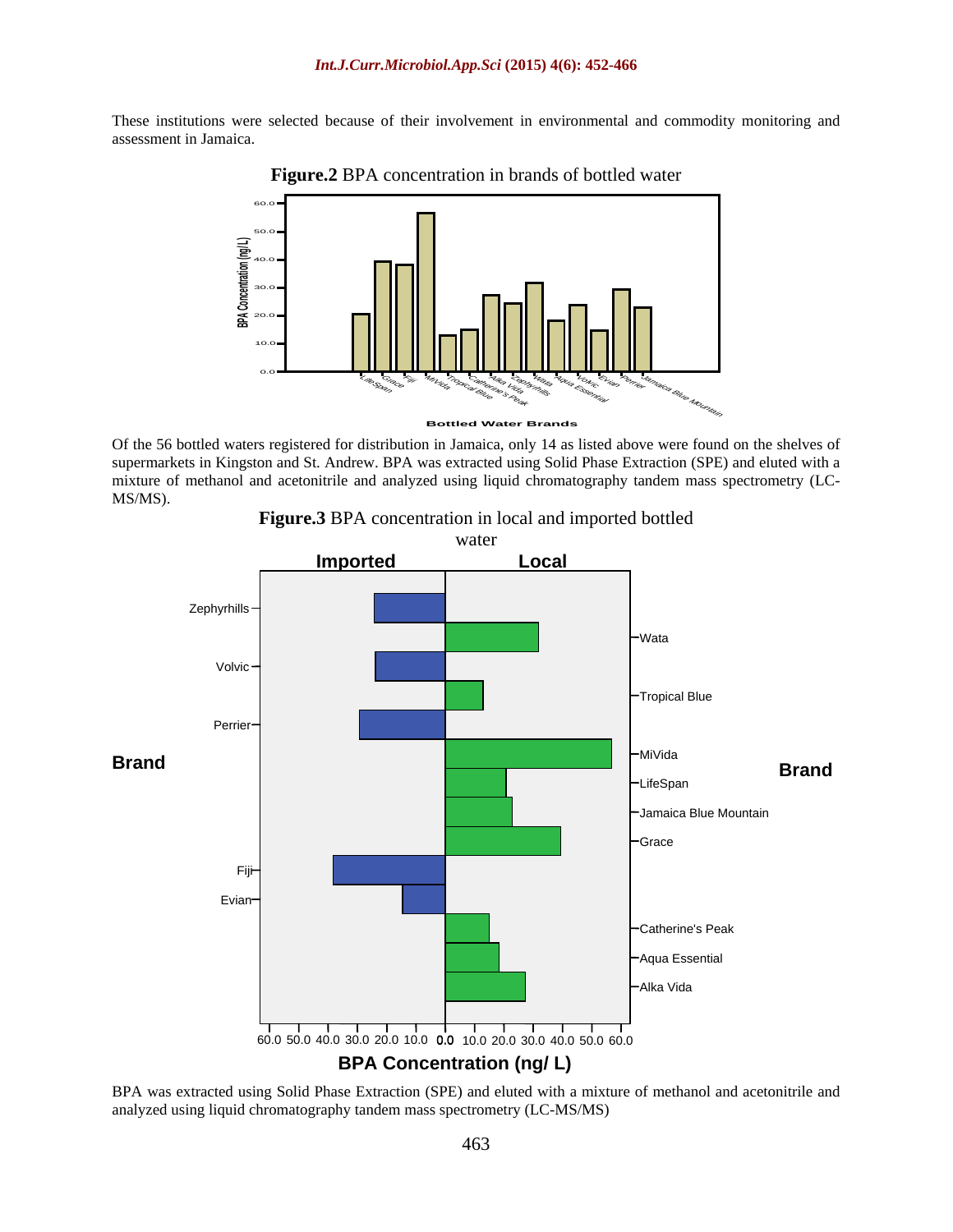

**Figure.4** BPA concentration in spring and purified bottled water

BPA was extracted using Solid Phase Extraction (SPE) and eluted with a mixture of methanol and acetonitrile and analyzed using liquid chromatography tandem mass spectrometry (LC-MS/MS)

The release of the scientific report in 2008 in Currently, because of the awareness of the America indicating the *in vivo* effects of policy makers to BPA's effects through a BPA coupled with the report released from strong scientific community, companies the U.S. National Toxicology Program were forced to seek alternatives and some of highlighting the cause of concern of BPA to these were previously mentioned though human brain, prostate gland and behavior propelled the announcement of the Canadian regulatory body, Health Canada to ban the and Toys R Us announced in 2008 to phase import, sale and advertising of out baby bottles containing BPA while polycarbonate baby bottles containing BPA Whole Foods Market had actioned this from (The Washington Post, 2008), Similar trends as early as 2006 (Newsweek, 2008) were evident in America (Sifferlin, 2012) *et al.,* 2008). Following the Canadian and Europe (European Food Safety announcement to ban BPA containing baby The release of the scientific report in 2008 in<br>
America indicating the *in vivo* effects of<br>
BPA coupled with the report released from<br>
BPA coupled with the report released from<br>
the U.S. National Toxicology Program<br>
wer

research is ongoing to ensure that these are indeed safer options.US retailers, Wal-Mart ,(Bailin bottles, manufacturers like Playtex and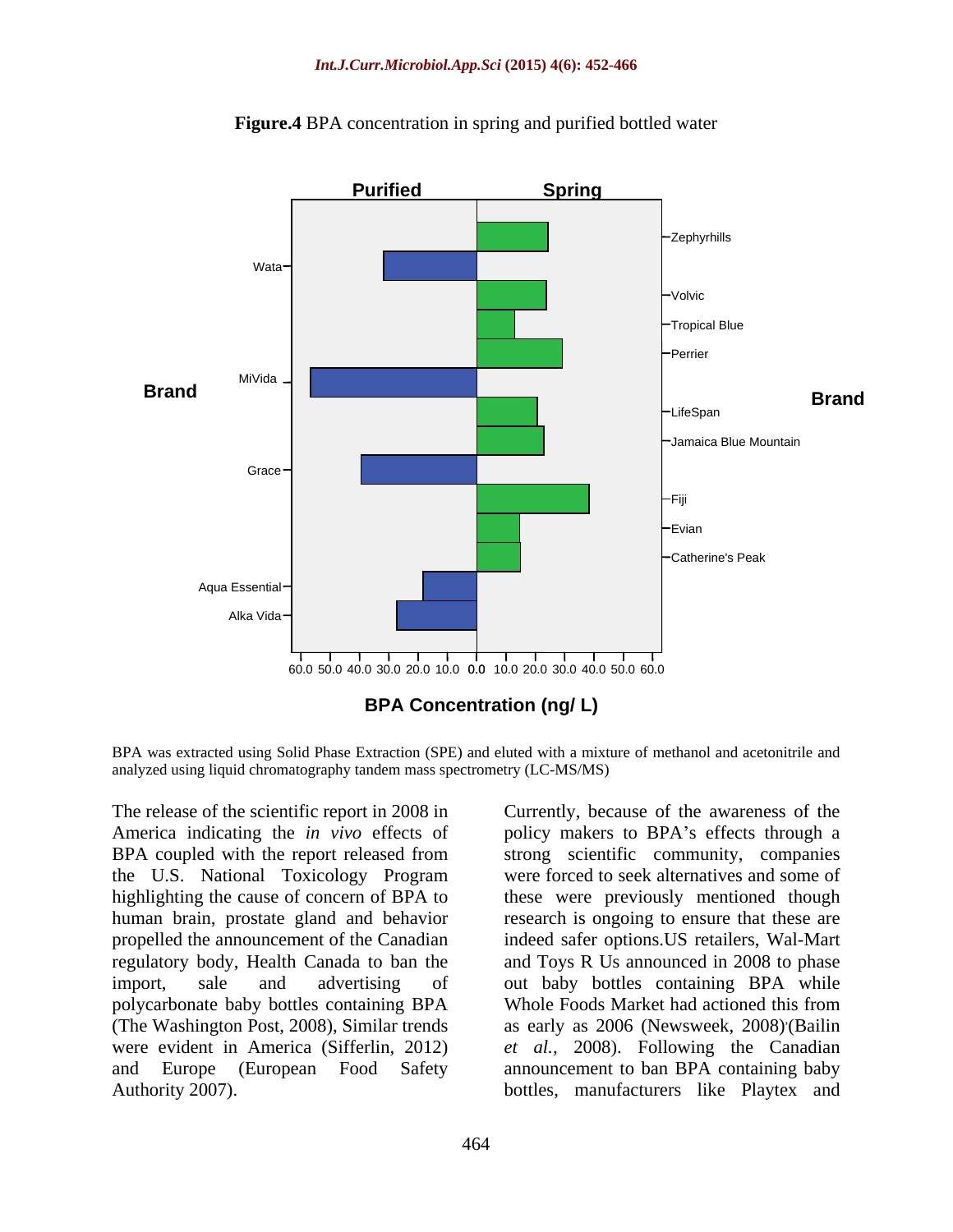The major concern now is that while certain BPA levels in treatment plants and bottled countries, mainly the developed ones are waters providing a preliminary indication of now making strides to not only educate their most suitable bottled water forconsumption, people about the effects of BPA but to lead a movement among the business communities this one avenue is less that the acceptable to provide safer alternatives, exposure limit, established by EPA, it points underdeveloped countries are still lagging to a need for a more comprehensive behind in awareness much less screening of BPA and its total assessment on implementation. The findings from this the Jamaican populous. The findings from research revealed the alarming statistics of a this research hopes to spur an interest among lack of BPA's awareness and testing among lamaicans and other populous from relevant stakeholders in Jamaica. underdeveloped countries with like traits Implications for this are major as majority of who can from now be empowered and take the general Jamaican populous are unlikely steps to be fully informed of BPA and to be aware of BPA's effects. While local implement actions towards minimizing its policy implementation is important, global intake. Also, it is hoped that there will be an policies of BPA's awareness and safety immediate response from policy makers and measures against the chemical is ongoing. Stake holders re the implementation of steps Therefore, being aware of these and in order to reduce the daily consumption of ensuring that Jamaicans are educated on the implications of BPA's exposure and measures they can take to minimize their BPA exposure is important. Some of these include: 1) how to store water and baby The authors would like to acknowledge Mr. bottles, in that making sure that bottles are Mathew Reichert from the Loyola stored in cool temperatures since warmer temperatures favor increased levels of towards the analysis of the BPA samples leached BPA; 2) reducing consumption of and Dr. Asha Badaloo for her guidance microwaved foods contained in towards the execution of the project. polycarbonate and epoxy resin food containers; 3) being aware of the alternative References BPA-free containers and using these instead. All these measures and more can be Amiridou, D., Voutsa, D. 2011. Alkylphenols implemented from individual efforts while and phthalates in bottled<br>from a national effect the government in *Mater*.,185(1): 281–286. from a national effect, the government in addition to improving BPA's awareness, can implement certain bans on baby bottles that contain BPA and only allow BPA-free containers into the country only.<br>46(11-12): 381–387.

Nalgene reacted by announcing a shift to This project presents for the first time the BPA-free products while Gerber appears to lack of awareness of BPA and need for be a leader in promoting BPA-free testing among relevant Jamaican stake alternatives. holders despite its current global concern. Also, for the first time, the project reports the local brand. While the BPA levels from BPA among their people.

### **Acknowledgement**

Mathew Reichert from the Loyola University, Chicago for his assistance

### **References**

- and phthalates in bottled waters. *J. Hazard. Mater.*, 185(1): 281–286.
- Bae, B., Jeong, J.H., Lee, S.J. 2002. The quantification and characterization of endocrine disruptor bisphenol-A leaching from epoxy resin. *Water Sci. Technol.,*  $46(11-12): 381-387.$
- Bailin, P., Byrne, M., Lewis, S., Liroff, R. 2008. Public awareness drives market for